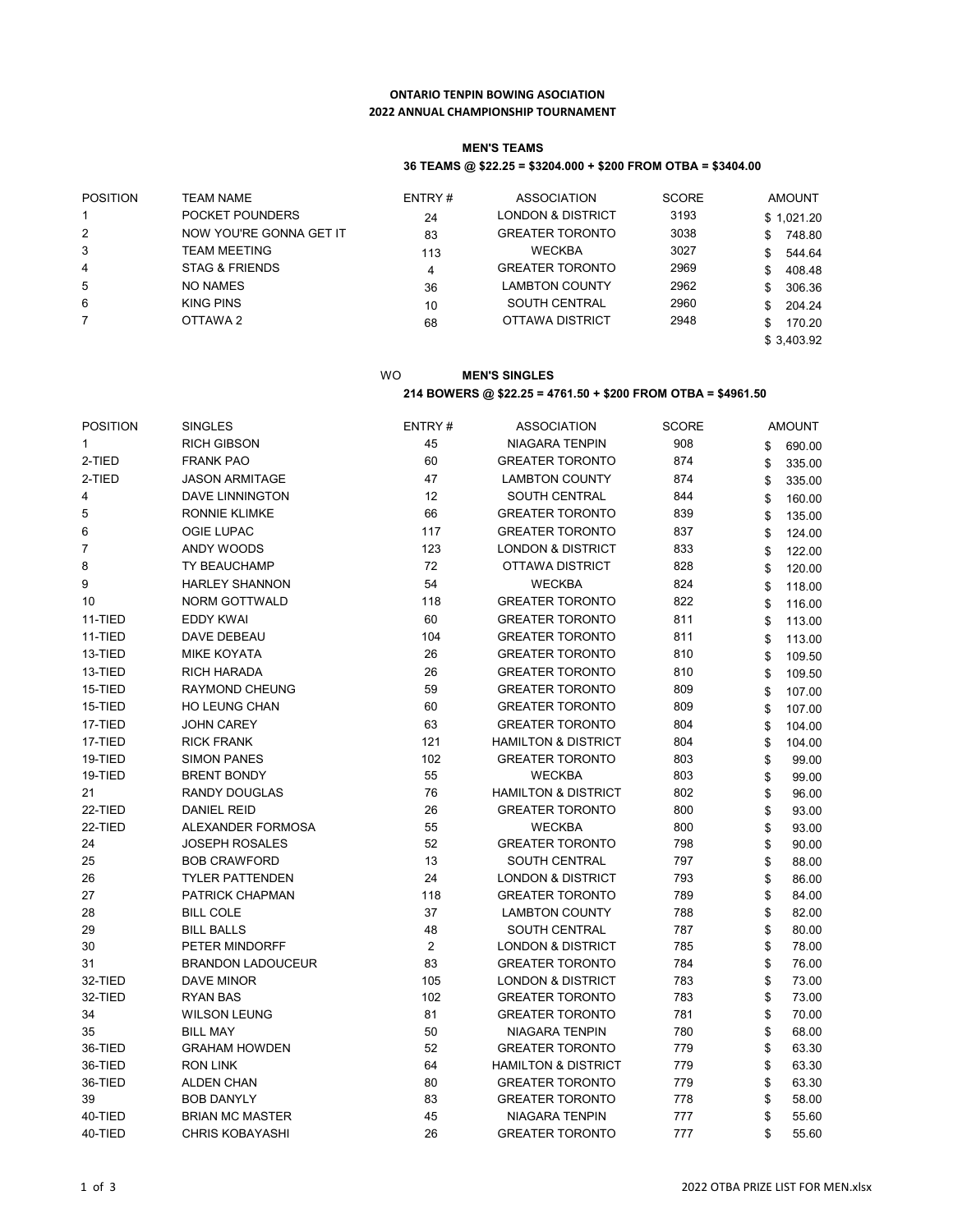| 42-TIED | RYAN TRUSSLER  | 24 | <b>LONDON &amp; DISTRICT</b> | 776 | 17.40      |
|---------|----------------|----|------------------------------|-----|------------|
| 42-TIED | MIKE RUSNAK    | 48 | SOUTH CENTRAL                | 776 | 17.40      |
| 42-TIED | STEPHEN OSMOND | 84 | SOUTH CENTRAL                | 776 | 17.40      |
|         |                |    |                              |     | \$4,961.30 |

## **MEN'S DOUBLES 160 BOWLERS @ \$22.25 = 3560.00 + \$200 FROM OTBA = \$3760.00**

| <b>POSITION</b> | <b>DOUBLES</b>               | ENTRY# | ASSOCIATION                    | <b>SCORE</b> |     | <b>AMOUNT</b> |
|-----------------|------------------------------|--------|--------------------------------|--------------|-----|---------------|
|                 | S CHUTE/S KENEHAN            | 3      | <b>LONDON &amp; DISTRICT</b>   | 1574         | \$  | 752.00        |
| $\overline{2}$  | D. BAXTER/R. KLIMKE          | 103    | <b>GREATER TORONTO</b>         | 1563         | \$  | 564.00        |
| 3-TIED          | R. LINK/C. KINZINGER         | 64     | <b>HAMILTON &amp; DISTRICT</b> | 1560         | \$  | 376.00        |
| 3-TIED          | J. HALL/B. LADOUCEUR         | 83     | <b>GREATER TORONTO</b>         | 1560         | \$  | 376.00        |
| 5               | I. KERWIN/C. BASIM           | 42     | <b>WECKBA</b>                  | 1558         | \$. | 244.40        |
| 6               | M. KOYATA/R. HARADA          | 26     | <b>GREATER TORONTO</b>         | 1553         | \$. | 225.60        |
| $\overline{7}$  | R. WINDER, JR/C. SMITH       | 36     | <b>LAMBTON COUNTY</b>          | 1533         | \$  | 190.30        |
| 8               | R. BAS/S. PANES              | 102    | <b>GREATER TORONTO</b>         | 1523         | \$  | 188.00        |
| 9               | A. SMITH/D. WOODLOCK         | 8      | <b>GREATER TORONTO</b>         | 1919         | \$  | 169.20        |
| 10              | K BOYER/B. BASIM             | 44     | <b>WECKBA</b>                  | 1513         | \$  | 150.40        |
| 11-TIED         | B. DEFRANCESCO/J. KADOHAMA   | 4      | <b>GREATER TORONTO</b>         | 1511         | \$  | 122.20        |
| 11-TIED         | R. FRANK/B. LISHINSKI        | 121    | <b>HAMILTON &amp; DISTRICT</b> | 1511         | \$  | 122.20        |
| 13              | T BEAUCHAMP/P. BEAUCHAMP     | 72     | OTTAWA DISTRICT                | 1510         | \$  | 94.00         |
| 14              | D. DUMOUCHELLE/P. LANDRY     | 115    | <b>WECKBA</b>                  | 1506         | \$  | 75.20         |
| 15              | G. AMEMORI/C. KOYAYASHI-REID | 26     | <b>GREATER TORONTO</b>         | 1503         | \$  | 73.20         |
| 16              | O. LUPAC/J.PAGUAGAN          | 117    | <b>GREATER TORONTO</b>         | 1495         | \$  | 37.60         |
|                 |                              |        |                                |              |     | \$3,760.30    |

### **MEN'S ALL EVENTS**

| POSITION       | <b>ALL EVENTS</b>         | ENTRY#         | <b>ASSOCIATION</b>             | <b>SCORE</b> | <b>AMOUNT</b> |
|----------------|---------------------------|----------------|--------------------------------|--------------|---------------|
| 1              | TY BEAUCHAMP              | 72             | <b>OTTAWA DISTRICT</b>         | 2577         | \$<br>340.00  |
| 2              | <b>DAVE LINNINGTON</b>    | 10             | <b>GREATER TORONTO</b>         | 2425         | \$<br>180.00  |
| 3              | <b>ADAM SMITH</b>         | 8              | <b>GREATER TORONTO</b>         | 2419         | \$<br>95.00   |
| 4-TIED         | <b>RICH HARADA</b>        | 26             | <b>GREATER TORONTO</b>         | 2404         | \$<br>54.50   |
| 4-TIED         | <b>FRANK PAO</b>          | 60             | <b>GREATER TORONTO</b>         | 2404         | \$<br>54.50   |
| 6              | <b>BRENT BONDY</b>        | 55             | <b>WECKBA</b>                  | 2386         | \$<br>48.00   |
| $\overline{7}$ | <b>TYLER PATTENDEN</b>    | 24             | <b>LONDON &amp; DISTRICT</b>   | 2359         | \$<br>47.00   |
| 8              | <b>JORDAN HALL</b>        | 83             | <b>GREATER TORONTO</b>         | 2358         | \$<br>46.00   |
| 9              | <b>JEFF COCBURN</b>       | 28             | <b>GREATER TORONTO</b>         | 2357         | \$<br>45.00   |
| 10-TIED        | <b>STEVE KENEHAN</b>      | 3              | <b>LONDON &amp; DISTRICT</b>   | 2356         | \$<br>43.00   |
| 10-TIED        | <b>IAN FORMOSA</b>        | 55             | <b>WECKBA</b>                  | 2356         | \$<br>43.00   |
| 10-TIED        | <b>RICH FRANK</b>         | 121            | <b>HAMILTON &amp; DISTRICT</b> | 2356         | \$<br>43.00   |
| 13             | <b>JAMES MORRISON</b>     | 49             | <b>HAMILTON &amp; DISTRICT</b> | 2349         | \$<br>41.00   |
| 14             | PETER MINDORFF            | $\overline{2}$ | <b>LONDON &amp; DISTRICT</b>   | 2342         | \$<br>40.00   |
| 15             | ROB WINDER, JR            | 36             | <b>LAMBTON COUNTY</b>          | 2341         | \$<br>39.00   |
| 16             | HO EUNG CHAN              | 60             | <b>GREATER TORONTO</b>         | 2340         | \$<br>38.00   |
| 17             | <b>BRUCE WHIDDEN</b>      | 52             | <b>GREATER TORONTO</b>         | 2324         | \$<br>37.00   |
| 18             | <b>BRETT ZEVENBERGEN</b>  | $6\phantom{1}$ | <b>LAMBTON COUNTY</b>          | 2323         | \$<br>36.00   |
| 19             | DAVE DUBEAU               | 104            | <b>GREATER TORONTO</b>         | 2322         | \$<br>35.00   |
| 20             | <b>BRANDON LADOUCEUR</b>  | 83             | <b>GREATER TORONTO</b>         | 2315         | \$<br>34.00   |
| 21             | <b>TONY STRICKLAND</b>    | 119            | <b>QUINTE TENPIN</b>           | 2303         | \$<br>33.00   |
| 22             | <b>B. J. DE FRANCESCO</b> | 4              | <b>GREATER TORONTO</b>         | 2293         | \$<br>32.00   |
| 23             | <b>RON LINK</b>           | 64             | <b>HAMILTON &amp; DISTRICT</b> | 2283         | \$<br>31.00   |
| 24             | <b>BOB CRAWORD</b>        | 10             | SOUTH CENTRAL                  | 2282         | \$<br>30.00   |
| 25             | <b>CHESTER MUI</b>        | 5              | <b>GREATER TORONTO</b>         | 2281         | \$<br>29.00   |
| 26             | <b>ROB CHARNETSKI</b>     | 83             | <b>GREATER TORONTO</b>         | 2279         | \$<br>28.00   |
| 27-TIED        | DANIEL MC INENLY          | 68             | <b>OTTAWA DISTRICT</b>         | 2278         | \$<br>26.50   |
| 27-TIED        | <b>JASON LINA</b>         | 113            | <b>WECKBA</b>                  | 2278         | \$<br>26.50   |
| 29             | <b>RICH GIBSON</b>        | 45             | NIAGARA TENPIN                 | 2273         | 25.00         |
| 30             | <b>JOHN CAREY</b>         | 63             | <b>GREATER TORONTO</b>         | 2272         | 24.00         |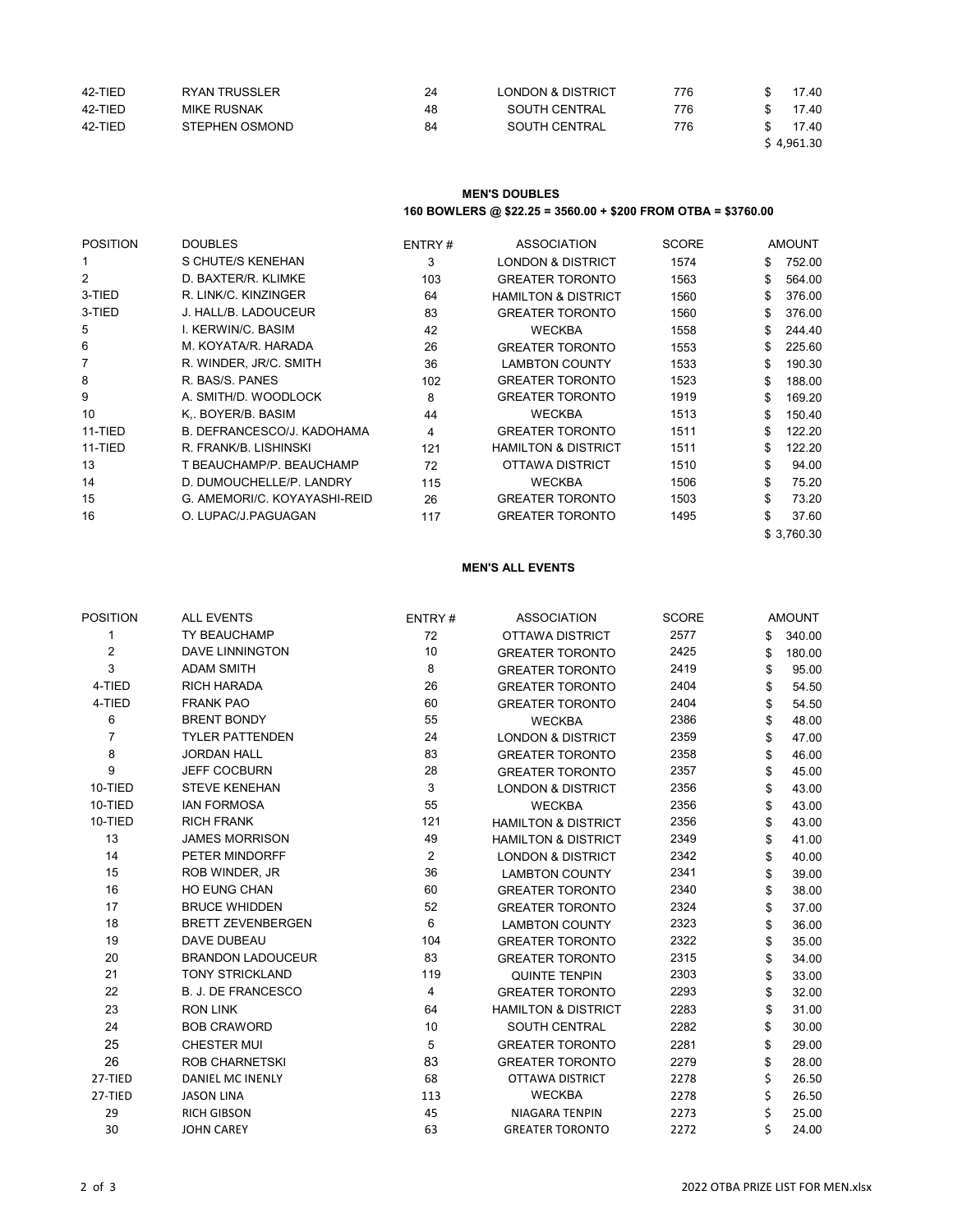| 31 | JEFF KADOHAMA  |    | <b>GREATER TORONTO</b> | 2271 | 23.00      |
|----|----------------|----|------------------------|------|------------|
| 32 | JOSEPH ROSALES | 52 | <b>GREATER TORONTO</b> | 2270 | 22.00      |
| 33 | METIN IBRAHIM  | 24 | LONDON & DISTRICT      | 2268 | 21.00      |
| 34 | ZYG MAZGAJ     | 37 | LAMBTON COUNTY         | 2266 | 20.00      |
|    |                |    |                        |      | \$1,710.00 |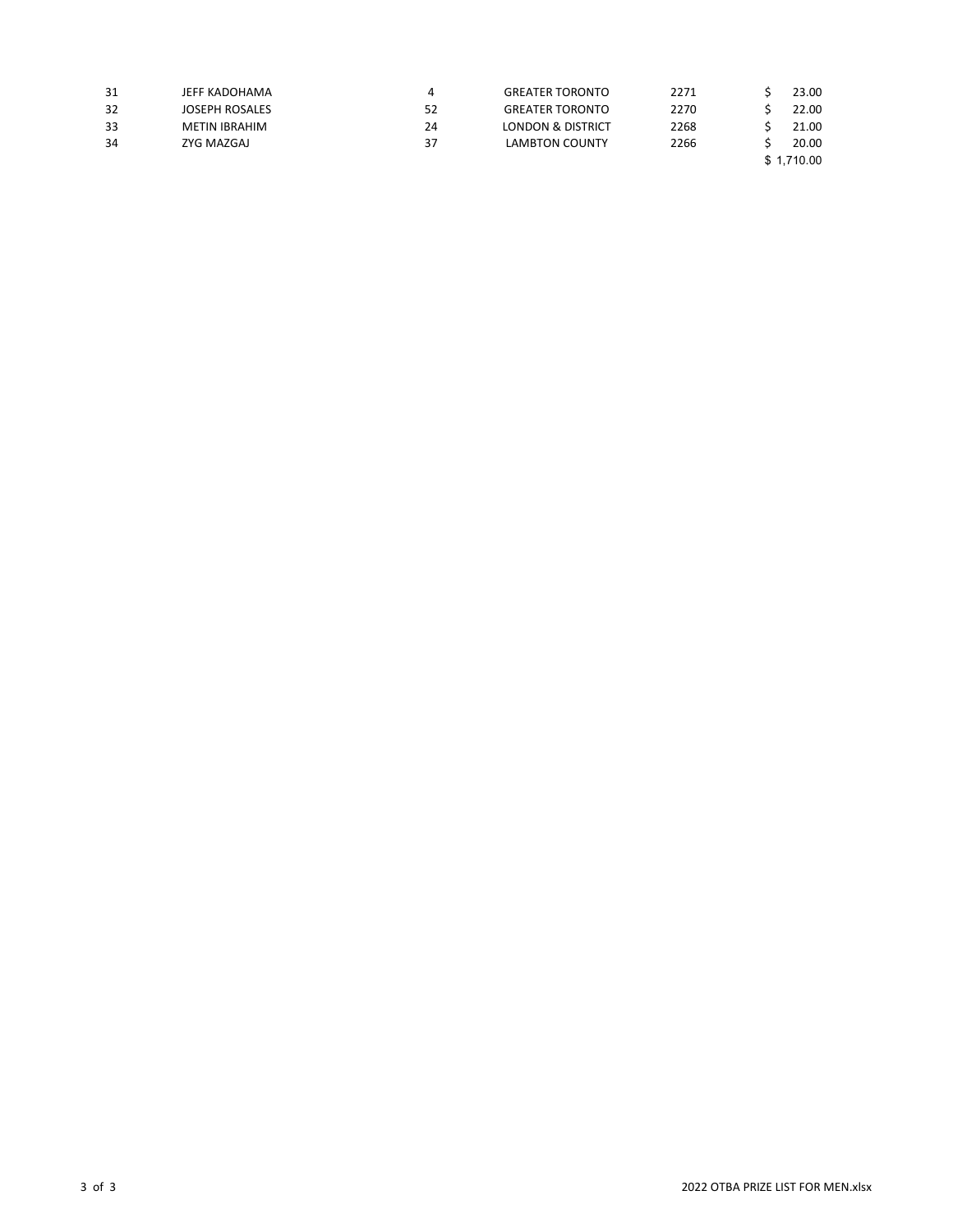# ONTARIIO TENPIN BOWLING ASSOCIATION 2022 ANNUAL CHAMPTIONSHIP TOURNAMENT

# W **MIXED TEAMS 46 TEAMS @ \$22.25 = 4094.00 + \$200 FROM OTBA = 4294.00**

| <b>POSITION</b> | <b>TEAM NAME</b>           | ENTRY# | <b>ASSOCIATION</b>             | <b>SCORE</b> | <b>AMOUNT</b> |
|-----------------|----------------------------|--------|--------------------------------|--------------|---------------|
|                 | <b>FUN TIMES</b>           | 115    | <b>WECKBA</b>                  | 3137         | \$1,073.48    |
| $\overline{2}$  | THE PROS & BRENT           | 55     | <b>WECKBA</b>                  | 3114         | \$858.80      |
| 3               | OTTAWA 1                   | 67     | <b>OTTAWA DISTRICT</b>         | 3109         | \$687.04      |
| 4               | <b>SPLIT &amp; GIGGLES</b> | 49     | <b>HAMILTON &amp; DISTRICT</b> | 3023         | \$515.28      |
| 5               | STRIKES N' SPARES          | 14     | <b>SOUTH CENTRAL</b>           | 2991         | \$386.48      |
| 6               | <b>DKCC</b>                | 5      | <b>GREATER TORONTO</b>         | 2971         | \$257.64      |
| 7               | ZONE BOWLING CLUB          | 81     | <b>GREATER TORONTO</b>         | 2965         | \$214.72      |
| 8               | <b>PIN PALS</b>            | 96     | <b>GREATER TORONTO</b>         | 2949         | \$171.76      |
| 9               | <b>FACEOFF</b>             | 60     | <b>GREATER TORONTO</b>         | 2946         | \$128.84      |
|                 |                            |        |                                |              | \$4,294.04    |
|                 |                            |        |                                |              |               |

# **MIXED DOUBLES 108 BOWLERS @ \$22.25 = 2403.00 + \$200 FROM OTBA = \$2603.00**

| <b>POSITION</b> | <b>DOUBLES</b>            | ENTRY# | <b>ASSOCIATION</b>      | <b>SCORE</b> | <b>AMOUNT</b> |
|-----------------|---------------------------|--------|-------------------------|--------------|---------------|
|                 | M. ALLDREAD/V. ALLDREAD   | 125    | <b>OSHAWA DISTRICT</b>  | 1671         | \$<br>650.76  |
| 2               | C. MUI/C. MUI             | 5      | <b>GREATER TORONTO</b>  | 1654         | \$<br>520.60  |
| 3               | A. ZELEM/C HOPKINSON      | 14     | <b>SOUTH CENTRAL</b>    | 1648         | \$390.46      |
| 4               | K. BROADHURST/D.LININGTON | 12     | <b>SOUTH CENTRAL</b>    | 1575         | 286.34<br>\$  |
| 5               | J. KING/R. KLIMKE         | 66     | <b>GREATER TORONTO</b>  | 1551         | \$234.26      |
| 6               | C. COWLING/G. MITCHELL    | 112    | <b>OSHAWA DISTRICT</b>  | 1547         | \$<br>156.18  |
| 7               | K. SAKAUYE/E NG           | 32     | <b>GREATER TORONTO</b>  | 1544         | \$130.14      |
| 8               | D. TIMMONS/S WESSEL       | 17     | <b>GREATER KINGSTON</b> | 1542         | \$<br>104.23  |
| 9               | N. HUNTER/M. COOK         | 107    | <b>GREATER TORONTO</b>  | 1540         | \$<br>78.10   |
| 10              | T. HALL/J. TURESKI        | 108    | <b>GREATER TORONTO</b>  | 1532         | \$<br>52.06   |
|                 |                           |        |                         |              | \$2,603.13    |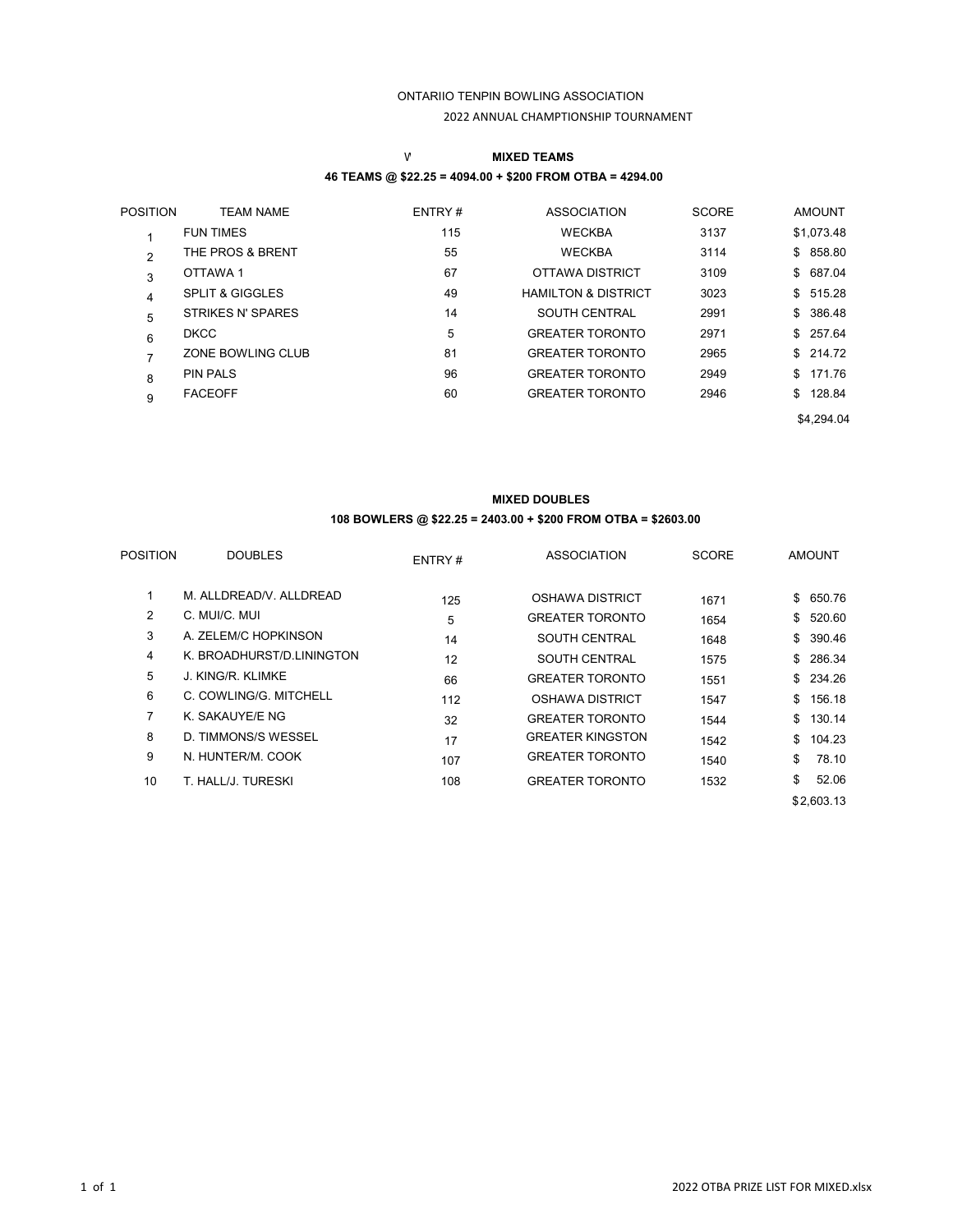## ONTARIIO TENPIN BOWLING ASSOCIATION 2022 ANNUAL CHAMPTIONSHIP TOURNAMENT

## **WOMEN'S TEAMS 16 TEAMS @ \$22.25 = \$1424.00 + \$200 FROM OTBA = \$162400**

| <b>POSITION</b> | TEAM NAME                 | ENTRY# | <b>ASSOCIATION</b>           | <b>SCORE</b> | <b>AMOUNT</b> |
|-----------------|---------------------------|--------|------------------------------|--------------|---------------|
|                 | <b>HAPPY BEES</b>         | 19     | <b>GREATER KINGSTON</b>      | 3039         | \$893.20      |
| 2               | OH\$!?                    | 41     | <b>LONDON &amp; DISTRICT</b> | 2930         | \$406.00      |
| 3               | <b>MARGUTTERITA GIRLS</b> | 33     | <b>GREATER TORONTO</b>       | 2924         | \$324.80      |
|                 |                           |        |                              |              | \$1,624.00    |

### **WOMEN'S SINGLES**

### **130 SINGLES @ \$22.25 = \$2892.50 + \$200 FROM OTBA = \$3092.50**

|                | POSITION SINGLES         | ENTRY #      | ASSOCIATION                    | <b>SCORE</b> | <b>AMOUNT</b> |
|----------------|--------------------------|--------------|--------------------------------|--------------|---------------|
| $\mathbf{1}$   | <b>CRYSTAL JOHNS</b>     | 112          | <b>OSHAWA &amp; DISTRICT</b>   | 804          | \$500.00      |
| $\overline{2}$ | <b>SARAH MORIN</b>       | 53           | <b>WECKBA</b>                  | 799          | \$250.00      |
| 3-TIED         | <b>VERONICA ALLDREAD</b> | 125          | <b>OSHAWA &amp; DISTRICT</b>   | 797          | \$153.50      |
| 3-TIED         | <b>ASHLEY SHANLEY</b>    | 79           | PETERBOROUGH & DIST            | 797          | \$153.50      |
| 5              | <b>ELAINE CARID</b>      | 18           | <b>GREATER KINGSTON</b>        | 796          | \$145.00      |
| 6              | <b>ROSE MAY</b>          | 50           | <b>NIAGARA TENPIN</b>          | 794          | \$140.00      |
| $\overline{7}$ | <b>SARA WESSEL</b>       | 17           | <b>WECKBA</b>                  | 792          | \$135.00      |
| 8              | <b>JANE LASHBROOK</b>    | 78           | PETERBOROUGH & DIST            | 788          | \$130.00      |
| 9              | <b>CHRISTAL MORRISON</b> | 49           | <b>HAMILTON &amp; DISTRICT</b> | 787          | \$125.00      |
| 10             | <b>JANICE FELICIANO</b>  | 97           | <b>GREATER TORONTO</b>         | 786          | \$120.00      |
| 11             | <b>TAYLOR HALL</b>       | 108          | <b>GREATER TORONTO</b>         | 784          | \$115.00      |
| 12-TIED        | NICOLE BAZIN             | 40           | <b>GREATER TORONTO</b>         | 782          | \$107.50      |
| 12-TIED        | <b>GERI HEMPEY</b>       | $\mathbf{1}$ | <b>GREATER TORONTO</b>         | 782          | \$107.50      |
| 14             | DAWNA KOBAYASHI          | 27           | <b>GREATER TORONTO</b>         | 778          | \$100.00      |
| 15-TIED        | <b>KARIN GREENOUGH</b>   | 40           | <b>GREATER TORONTO</b>         | 773          | \$92.50       |
| 15-TIED        | <b>AGNES TONG</b>        | 59           | <b>GREATER TORONTO</b>         | 773          | \$92.50       |
| 17             | <b>IRENE AU</b>          | 59           | <b>GREATER TORONTO</b>         | 772          | \$85.00       |
| 18             | NATALIE EVARISTO         | 18           | <b>GREATER KINGSTON</b>        | 771          | \$80.00       |
| 19-TIED        | <b>SUE WHISTON</b>       | 51           | <b>GREATER TORONTO</b>         | 767          | \$72.50       |
| 19-TIED        | MILDRED CASEY            | 116          | <b>GREATER TORONTO</b>         | 767          | \$72.50       |
| 21-TIED        | <b>KAREN MARTIN</b>      | 27           | <b>GREATER TORONTO</b>         | 765          | \$62.50       |
| 21-TIED        | MICHELLE VELLA           | 116          | <b>GREATER TORONTO</b>         | 765          | \$62.50       |
| 23-TIED        | <b>SUZANNE LARIVIERE</b> | 41           | <b>LONDON &amp; DISTRICT</b>   | 762          | \$47.50       |
| 23-TIED        | <b>JEANETTE CHAN</b>     | 97           | <b>GREATER TORONTO</b>         | 762          | \$47.50       |
| 23-TIED        | <b>LYNN WRIGHT</b>       | 43           | <b>WECKBA</b>                  | 762          | \$47.50       |
| 23-TIED        | <b>MELLIE TANG</b>       | 58           | <b>GREATER TORONTO</b>         | 762          | \$47.50       |
|                |                          |              |                                |              | \$3,092.00    |